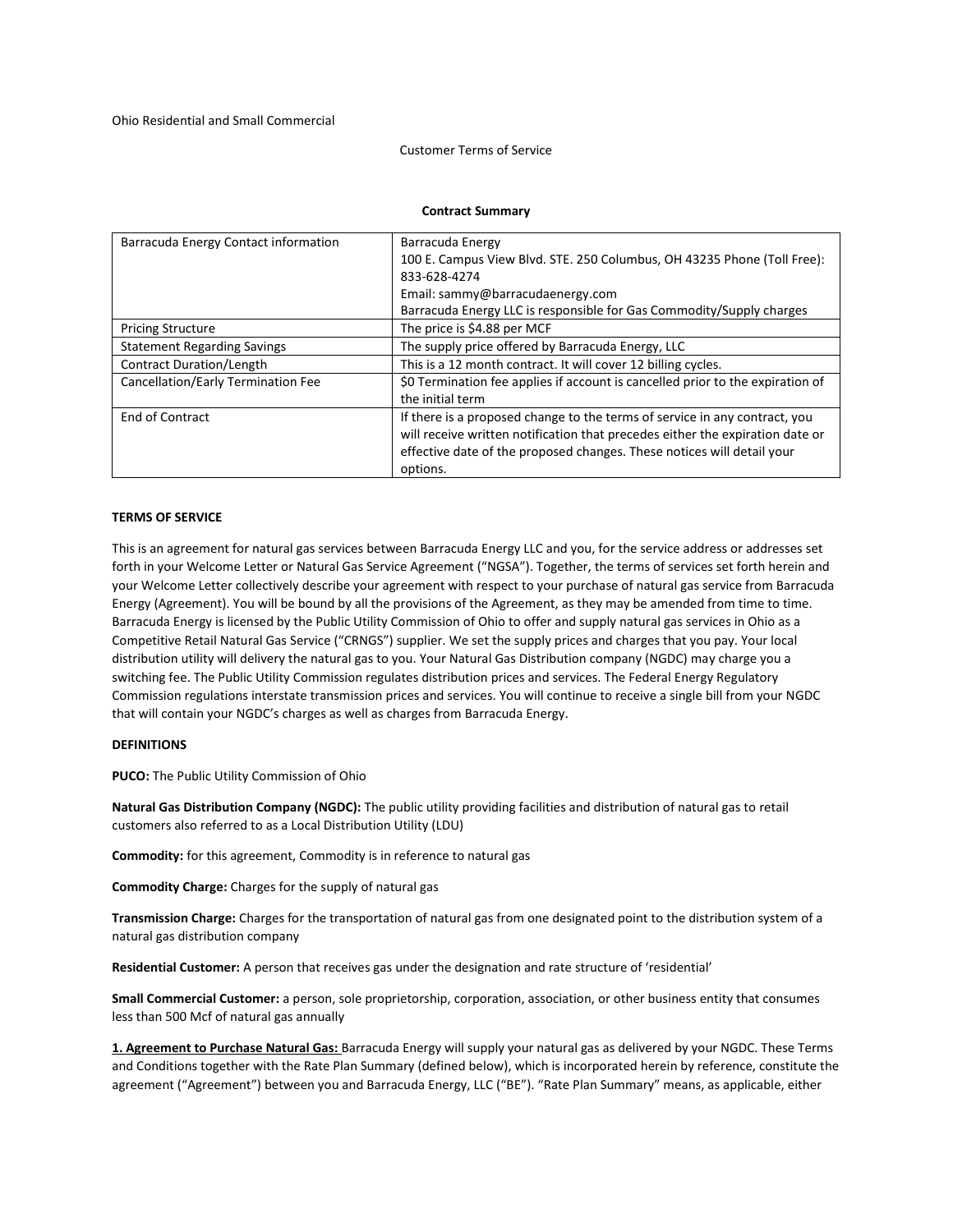the section of the enrollment consent form/letter of authorization entitle 'Rate Plan Summary' or the Schedule A accompanying these Terms and Conditions entitled 'Rate Plan Summary – Schedule A to Terms and Conditions'

**2. Term of Agreement and Credit:** Subject to Barracuda Energy's acceptance of this Agreement and acceptance by your NGU, you hereby appoint Barracuda Energy as your exclusive limited agent to fulfill the terms and obligations of this Agreement. The 'Initial Term' of this agreement is set forth in the 'Rate Plan Summary'. Your service under this agreement will begin on your meter reading date as determined by your NGU tariff. Barracuda Energy's intent is to send an electronic enrollment request to your NGU within three (3) business days following your enrollment with Barracuda Energy unless a later date is agreed to. Your NGU will deliver your natural gas and provide billing and other services to you. After the end of the 'Initial Term', this Agreement will continue as set forth in Section 9.

# **3. Pricing Plans & Pricing, Billing, and Payment Terms:**

**Fixed Rate Plan:** The customer will pay the fixed rate noted in the Contract Summary for the length of the Initial Term

**Variable Rate Plan:** The customer will pay a variable rate that may change month-to-month according (but not limited to) business requirements, market conditions, and commodity costs in your service territory. This additionally includes (but is not limited to) the market pricing of the commodity, transportation, and profit. The customer will be notified of any change in price of the variable rate when they receive their monthly bill.

You will pay Barracuda Energy for your service at the rates for both the Initial Term and during the 'Renewal Period' (As defined in Section 9). You will also pay gas distribution and transportation charges to your NGDU. The Initial Term and Renewal Period rate is exclusive of all applicable NGDU related taxes and charges (including the application Transition Rider or similar charge, if applicable) as applicable. Your NGDU will send you a monthly bill that will include your NGDU's charges, Barracuda Energy's charges, and any other charges incurred in accordance with this agreement. The rate you pay Barracuda Energy will include the Commodity Charge and Transmission Charge. You price does not include applicable Ohio sales tax, use tax, local tax, or gross receipt taxes imposed by Ohio State Law. You are responsible for any all taxes, as required by law, and LDU charges for delivery and distribution services.

Depending on the date of the meter read, your bill from the NGDU may be prorated. The prorated billing is a technique for applying standard methods to nonstandard billing periods. A billing period that is shorter or longer than the NGDU's designated billing period days will have prorated charges based on a 30-day average for the applicable rate.

You will pay your bill in accordance with the NGDU's billing and payment terms. If you claim 'tax-exempt' status, you are responsible for providing Barracuda Energy with your Ohio tax exemption certificate, as it has been filed with the Ohio Department of Taxation. Unless otherwise provided herein, your payment terms and late payment penalties will be governed by the terms of the LDU's tariff. Barracuda Energy does not pay or arrange for the payment of any outstanding debts owed by you to the LDU or a previous Competitive Retail Natural Gas Supplier. You may request from Barracuda Energy up to 12 months of your payment history for services rendered by Barracuda Energy.

**4. Length of Agreement (Term)/No Guarantee or Switch Period:** The term of this Agreement is shown on your Welcome Letter. With the exception of a new meter installation or special meter reading date, you will buy your natural gas service for the service address(es) set forth in the Welcome Letter or Natural Gas Service Agreement from Barracuda Energy on the next regularly scheduled meter reading date available and will continue to do so for the entire Term. Customer acknowledges that Barracuda Energy cannot guarantee a switch of the Customer's account by a specific date and hereby holds harmless Barracuda Energy from any liability for, or arising out of, delays in this process. This Agreement shall remain in effect until you notify Barracuda Energy in writing or by phone of your intent to cancel at least thirty (30) days prior to your requested end date and until the LDU completes the termination in accordance with its rules.

**5. Failure to Pay**: Under the Initial Term or during the Renewal Period, in the event that you fail to pay your bill or fail to meet any agreed-upon payment arrangement, you are subject to disconnection and cancellation of this Agreement and service from your NGDU, pursuant to its policies and practices. If you fail to pay your bill or fail to meet any agreed-upon payment arrangement, Barracuda Energy may also cancel this Agreement upon fourteen (14) days of advance written notice. Such disconnection and/or cancellation will not relieve you of your payment obligations to Barracuda Energy, including any applicable early cancellation fee or device cost recovery fee, or your NGDU, for service to the date of such disconnection and/or cancellation.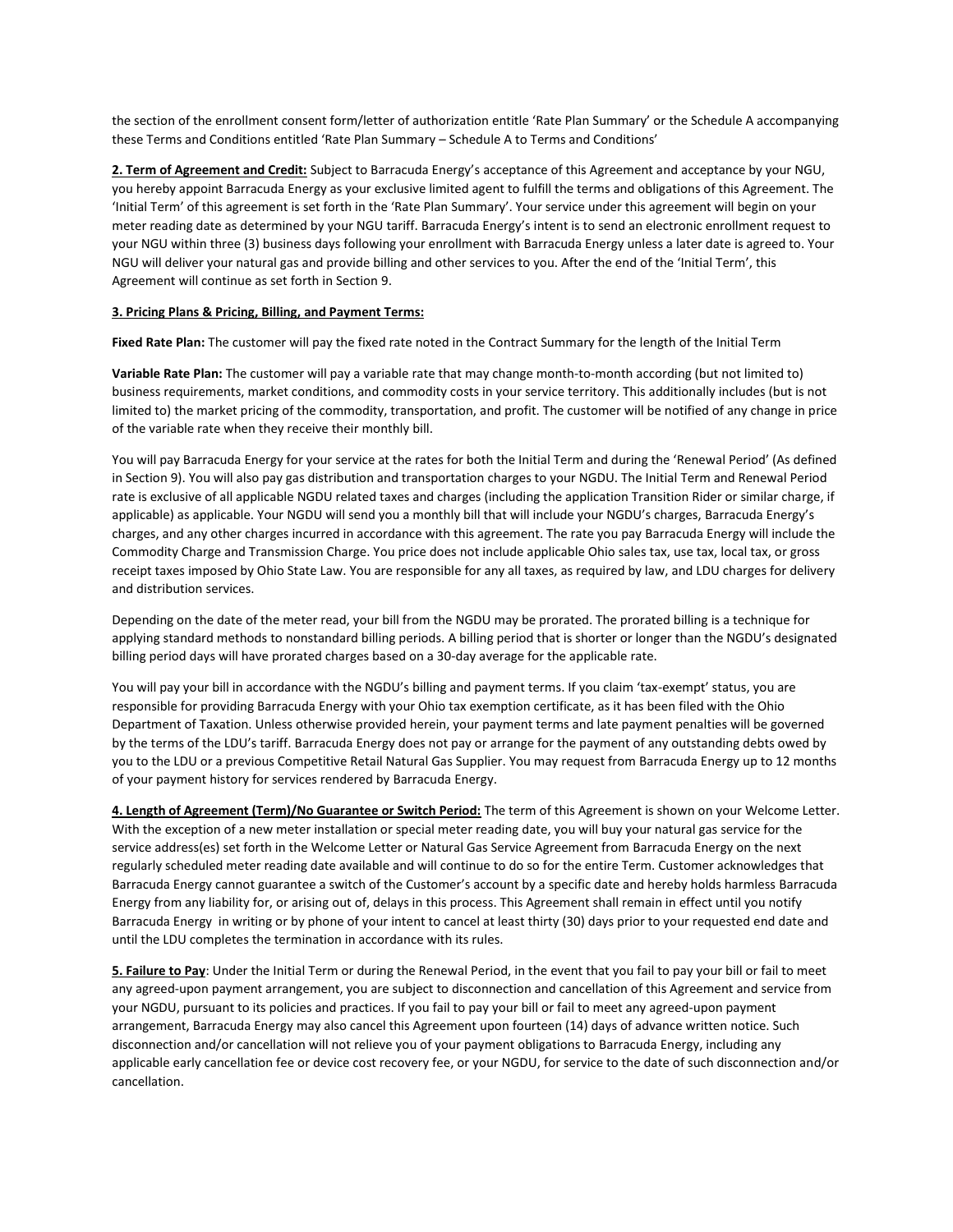**6. Rights of Rescission an Early Cancellation Policy:** Your NGDU will send you written notice, confirming your decision to enroll with Barracuda Energy. Customers have the right to rescind this Agreement within seven (7) business days following the postmark date on the LDU's confirmation notice, ("Rescission Period"). To cancel, you may all the toll-free telephone number of your NGDU set forth in the Rate Plan Summary or in writing at the address set forth therein. After the expiration of your Right of Rescission, you may cancel this Agreement at any time by contacting your LDU, but you will be required to pay the early termination fee described in Section 8, if applicable. If you request to cancel this Agreement, the cancellation will not take effect until the next actual meter read date following the date Barracuda Energy notifies your LDU. You will be responsible for all payments due hereunder until the cancellation of natural gas service is completed. This Agreement may be cancelled at the sole discretion of Barracuda Energy if you fail to meet any of the terms and conditions of this Agreement or if any of the information you have provided to Barracuda Energy is or becomes untrue.

**7. Cancellation or Transferring Service because of Relocating:** Barracuda Energy will have a right to cancel this Agreement if you relocate to a service location that is (a) outside of your NGDU's service territory; (b) not serviced by your NGDU; or (c)outside of Barracuda Energy's service territory. Before you relocate, you must first call Barracuda Energy Customer Service at the toll-free telephone number set forth in Section 22 and then you NGDU at the toll-free telephone number set forth in the Rate Plan Summary. However, If you relocate within your NGDU's service territory, your service will transfer and this Agreement will automatically continue for the remainder of the Initial Ter, if any, and automatic Renewal Period of this Agreement. Thus, you will receive Barracuda Energy's service at your new location pursuant to this Agreement. If you relocate within your NGDU's service territory, you must (a) call your NGDU at the telephone number in Rate Plan Summary to inform the NGDU of your request to transfer your NGDU service to your new location; (b) obtain your new account information from the NGDU; and (c) contact Barracuda Energy at the telephone number in Section 22 to provide your new account information and location to complete the transfer of service. You must provide written proof of your new location outside the NGDU service territory to Barracuda Energy at the address provided in Section 22. If your service transfers as provided in this paragraph, you grand the NGDU the right to provide Barracuda Energy with each account and meter number for your new service location(s). If service does not transfer to your new location, this Agreement will be cancelled, and you will be served under your NGDU's regulated service commodity rate unless you select another natural gas supplier. If this Agreement is canceled, expired, or otherwise terminated, you will receive uninterrupted service from the LDU. Only the LDU may shut off your natural gas service. Switching fees may apply to you under your current LDU's tariff.

**8. Fees, Penalties, and Exceptions:** You may be assessed an early termination fee if you cancel or terminate this Agreement prior to the end of the Term. If an early termination fee is applicable, the amount of the early termination fee will be specified in your Welcome Letter or Natural Gas Service Agreement

**9. Renewal:** Upon completion of the Initial Term, this Agreement will automatically renew on a month-to-month basis unless Barracuda Energy sends you advance written notice of a change. Any written notice will be sent within forty-five (45) to ninety (90) days as prescribed by the Public Utilities Commission of Ohio (PUCO) and apprise you of any proposed changes in the terms and conditions of this Agreement, including your right to renew, terminate, or renegotiate this Agreement. While taking service on a month-to-month basis (the "Renewal Period"), the rate for natural gas will be a variable rate that may be higher or lower each month and will be set in Barracuda Energy's sole discretion. In determining your new rate, Barracuda Energy will consider competitor pricing, strategic business objectives, profit margins, customer retention, volatility, anticipated customer usage, service costs, weather, legal and regulatory issues, among other factors. No single factor will determine the rate and the above is not to be considered an exhaustive list. Barracuda Energy determine the factors which weigh into pricing differently each month. Barracuda Energy, may too, amortize sudden cost increases over course of multiple billing cycles so that its customers do not bear the burden of such increases in one particular month. Barracuda Energy seeks to mitigate market risk by acquiring adequate supply it anticipates delivering prior to the month rather than utilizing the spot market. Therefore, the variable rate may not correlate with changes in wholesale market prices or your local utility's rate. The variable rate may be higher than the local utility rate or other supplier's rates.

**10. Agreement Expiration/Change in Terms:** If you have a fixed term agreement with Barracuda Energy and it is approaching the expiration date, or if we propose changes to our Terms of Service, Barracuda Energy may send you two notices offering to renew our agreement under the same or different conditions. You will receive the first notice at least 45 days and not more than 90 days prior to the termination date of our agreement and the second no less than 35 days prior to the termination of our agreement. After notifying you of an approaching expiration, we will follow your instructions. If you do not respond to any of the notices, the price for natural gas service will automatically continue at a variable market rate.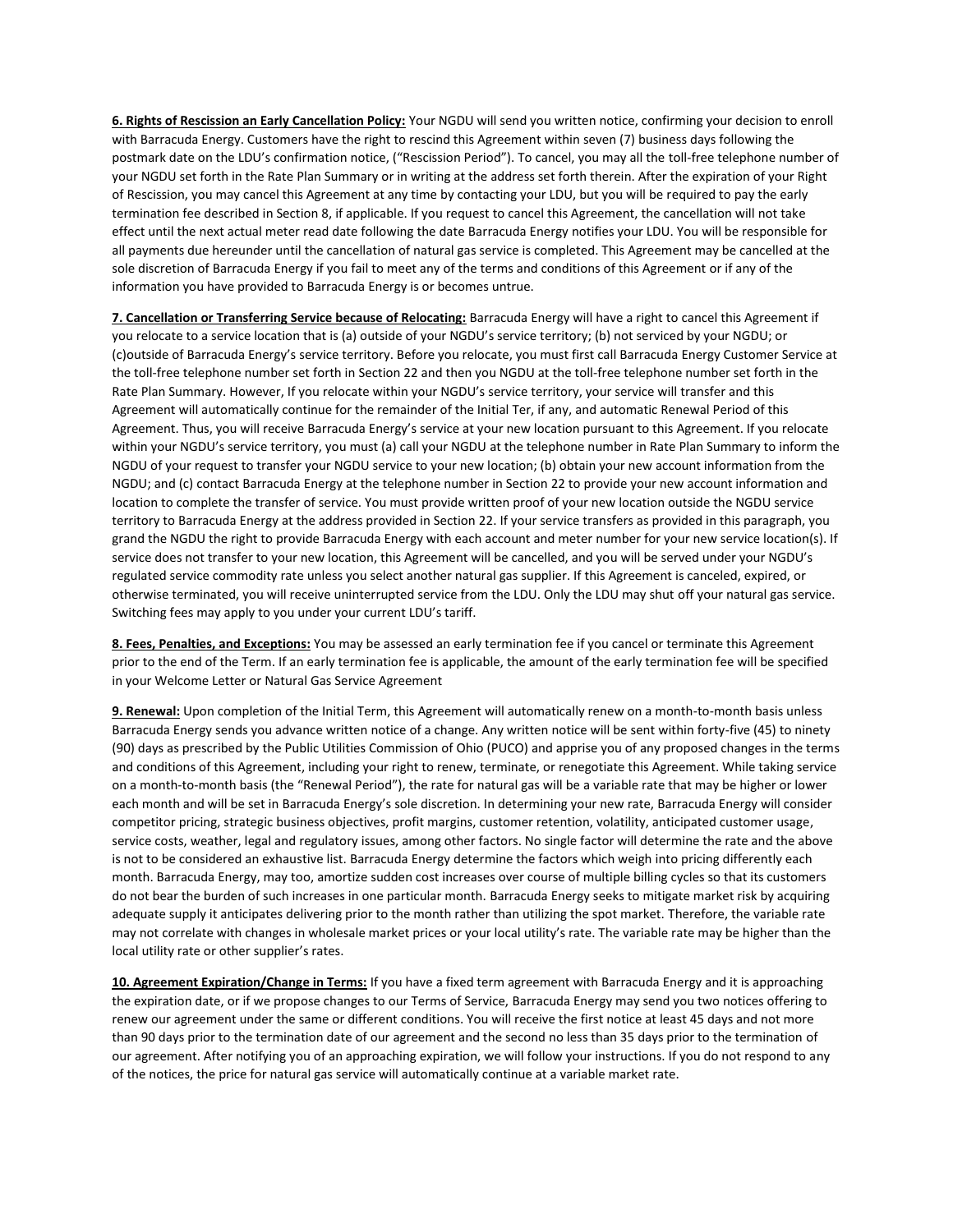**11. Assignment and Successors:** This Agreement can be transferred or assigned by Barracuda Energy to any affiliate of another supplier upon thirty (30) days advance written notice. After assignment, Barracuda Energy will have no further obligations under this Agreement. You cannot transfer or assign this Agreement to another party. This Agreement is binding upon you and Barracuda Energy and will inure to the benefit of the parties and their respective heirs, representatives, successors and permitted assignees.

**12. Information Release and Authorization**: By accepting this contract, I authorize Barracuda Energy to obtain information from the utility through the term including, but not limited to, account name, account number, billing address, service address, telephone number, standard offer service type, historical and future electricity usage, rate classification, meter readings, characteristics of electricity service, and when charges under this Agreement are included on my Utility bill, billing and payment information from the utility. I authorize Barracuda Energy to release that information to third parties who need to use or be aware of such information in connection with my electric generation service, as well as to its affiliates and business partners for marketing purposes. These authorizations shall remain in effect as long as this Agreement (including renewal) is in effect. I may rescind these authorizations at any time by either calling Barracuda Energy at the phone number provided or providing written notice to Barracuda Energy.

**13. Privacy and Customer Information**: Barracuda Energy will not release your social security number and/or account number(s) without your affirmative written consent except for Barracuda Energy's own collections and credit reporting, when assigning this Agreement to another service provider, or where such release is required by court order or other legal authority, including PUCO order or rule.

**14. Warranty**: BARRACUDA ENERGY MAKES NO REPRESENTATIONS OF WARRANTIES OTHER THAN THOSE EXPRESSELY SET FORTH IN THIS AGREEMENT. BARRACUDA ENERGY EXPRESSLY DISCLAIMS ALL OTHER WARRANTIES, EXPRESS OR IMPLIED, INCLUDING THE WARRANTIES OF MERCHANTABILITY AND FITNESS FOR A PARTICULAR PURPOSE

**15. Force Majeure (Uncontrollable Forces)**: Barracuda Energy will make commercially reasonable efforts to provide natural gas service but does not guarantee continuous supply of natural gas. Certain causes and events out of the control of Barracuda Energy ("Force Majeure Event(s)") may result in interruptions of service. Barracuda Energy will not be liable for any such interruptions caused by a Force Majeure Event. Barracuda Energy does not transmit or distribute natural gas. Therefore, you agree that Barracuda Energy is not, and shall not be, liable for damages caused by Force Majeure Events, including but not limited to, acts of God, acts of any governmental authority, accidents, strikes, labor disputes or problems, required maintenance work, inability to access the local distribution utility system, non-performance by the NGDU (including, but not limited to, problems with its gas distribution facilities or lines), changes in laws, rules, or regulations of any governmental authority (including, but not limited to, the PUCO), or any cause beyond Barracuda Energy's control.

**16. Liability Limit:** THE REMEDY IN ANY CLAIM OR SUIT BY YOU AGAINST BARRACUDA ENERGY WILL BE LIMITED TO DIRECT, ACTUAL ADAMAGES. BY ENTERING INTO THIS AGREEMENT, YOU HEREBY WAIVE ANY RIGHT TO ANY OTHER REMEDY. IN NO EVENT WILL BARRACUDA ENERGY OR ANY OF ITS AFFILIATES BE LIABLE FOR CONSEQUENTIAL, SPECIAL, INCIDENTAL, OR PUNITIVE DAMAGES.THESE LIMITATIONS APPLY WITHOUT REGARD TO THE CAUSE OF ANY LIABILTIY OR DAMAGE. BARRACUDA ENERGY IS NOT LIABLE FOR ANY LOSS OR DAMAGE RESULTING FROM: (A) INTERRUPTIONS TO OR SHORTAGES OF, NATURAL GAS SUPPLY; OR (B) ERRORS IN THE QUANTITY, QUALITY, AND MEASUREMENT OF NATURAL GAS. THESE LIMITATIONS APPLY WITHOUT REGARD TO THE CAUSE OF ANY LIABILTY OR DAMAGE. To the extent any damages required to be paid hereunder are liquidated, the parties acknowledge that the damages are not intended and shall not be construed as a penalty, such damages are difficult or impossible to determine, that otherwise obtaining an adequate remedy is inconvenient or impossible, and that the liquidated damages constitute a reasonable approximation of harm or loss.

**17. Liability Limit: Kinetico, Inc.**: Utility continues to provide delivery services under this agreement; therefore, supplier will not be liable for any injury, loss, claim, expense, liability or damage resulting from failure by utility or transmission provider. Supplier is also not liable for any injury, loss or damage resulting from interruption, insufficiency or irregularities of service. In no event will either party be liable to the other party or to any third party, for any special, incidental, indirect, consequential, punitive or exemplary damages or for any damages of a similar nature arising out of or in connection with this agreement.

**18. Dispute Resolution:** You understand that Barracuda Energy will attempt to resolve any disagreement or complaint you may have. If your complaint is not resolved after you have called Barracuda Energy, or for general NGDU information, residential and business customers may call the Public Utilities Commission of Ohio for assistance at 1-800-686-7826 or for TTY at 1-800-686- 1570, from 8:00 a.m to 5:00 p.m. weekdays, or a[t www.puco.ohio.gov](http://www.puco.ohio.gov/). The Ohio Consumer's Counsel (OCC) represents residential utility customers in matters before the PUCO. The OCC can be contacted at 1-877-742-5622 from 8:00 a.m. to 5:00